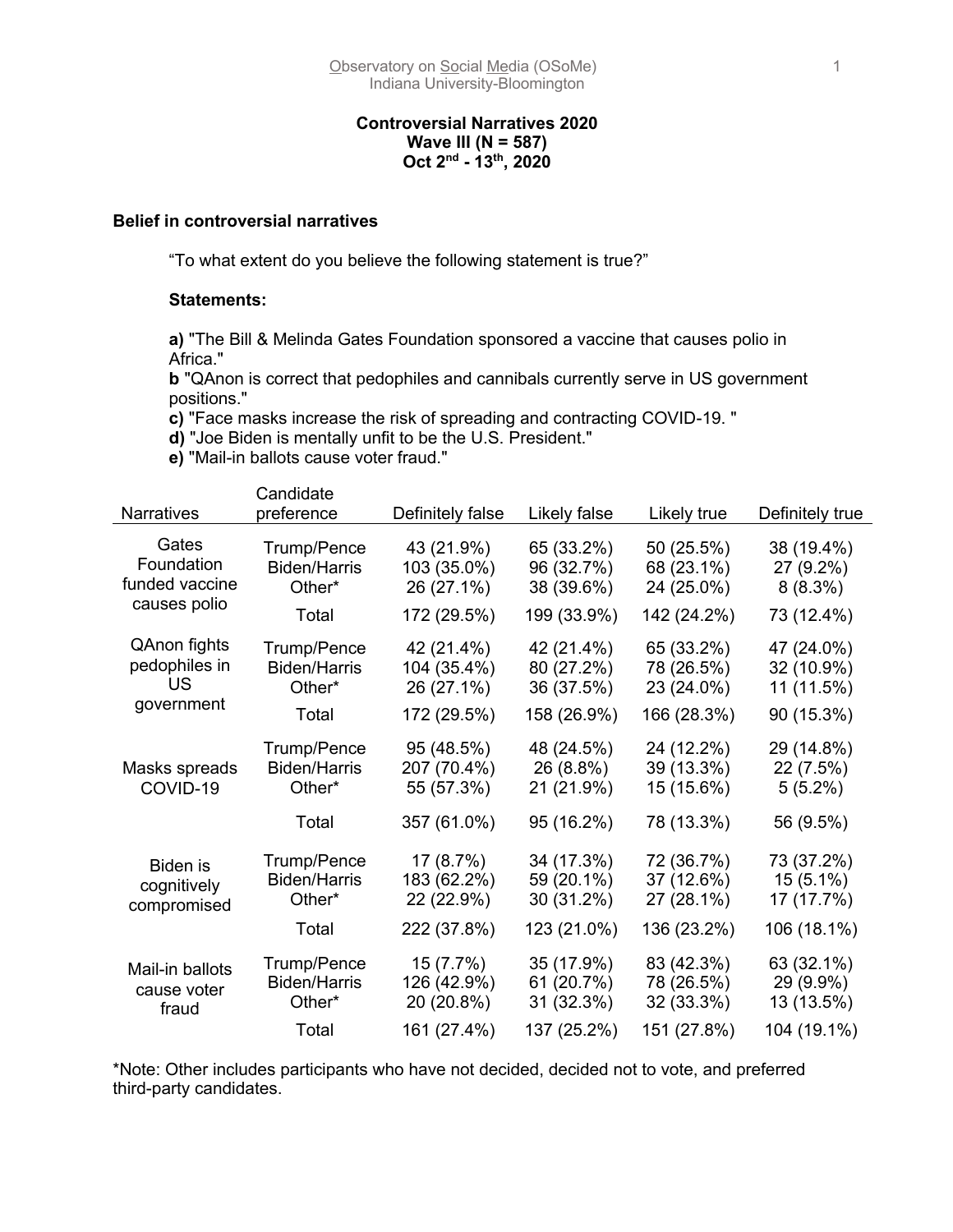### **Awareness of controversial narratives through the internet or social media**

STIMULUS EXAMPLE: "Have you encountered this, or similar stories about this issue, on social media or the internet?"

Joe Biden's Claims of Cognitive Tests Unclear as Campaign Hides **Results** /politics/2020/...



Joe Biden's Claims of Cognitive Tests Unclear as Campaign Hides Re... Joe Biden said that he has taken a cognitive test, but his campaign will not specify what exactly that means. <u>a sa sa</u>

|                                                       | Candidate                                             |                                                        |                                                       |                                                       |                                                     |
|-------------------------------------------------------|-------------------------------------------------------|--------------------------------------------------------|-------------------------------------------------------|-------------------------------------------------------|-----------------------------------------------------|
| <b>Narratives</b>                                     | preference                                            | Definitely Not                                         | Probably not                                          | Probably yes                                          | Definitely yes                                      |
| Gates<br>Foundation<br>funded vaccine<br>causes polio | Trump/Pence<br><b>Biden/Harris</b><br>Other*<br>Total | 38 (19.4%)<br>136 (46.3%)<br>38 (39.6%)<br>212 (36.3%) | 61 (31.1%)<br>75 (25.5%)<br>33 (34.4%)<br>169 (28.8%) | 56 (28.6%)<br>58 (19.7%)<br>20 (20.8%)<br>134 (22.8%) | 41 (20.9%)<br>25 (8.5%)<br>$5(5.2\%)$<br>71 (12.1%) |
| QAnon fights<br>pedophiles in<br>US<br>government     | Trump/Pence<br><b>Biden/Harris</b><br>Other*<br>Total | 44 (22.4%)<br>112 (38.1%)<br>42 (43.8%)<br>198 (33.9%) | 51 (26.0%)<br>84 (28.6%)<br>29 (30.2%)<br>164 (27.9%) | 61 (31.1%)<br>72 (24.5%)<br>20 (20.8%)<br>153 (26.1%) | 40 (20.4%)<br>26 (8.8%)<br>$5(5.2\%)$<br>71 (12.1%) |
| Masks spreads<br>COVID-19                             | Trump/Pence<br><b>Biden/Harris</b><br>fOther*         | 56 (28.6%)<br>133 (45.2%)<br>46 (47.9%)                | 56 (28.6%)<br>64 (21.8%)<br>27 (28.1%)                | 44 (22.4%)<br>66 (22.4%)<br>19 (19.8%)                | 40 (20.4%)<br>31 (10.5%)<br>$4(4.2\%)$              |
|                                                       | Total                                                 | 235 (40.2%)                                            | 147 (25.0%)                                           | 129 (22.0%)                                           | 75 (12.8%)                                          |
| Biden is<br>cognitively<br>compromised                | Trump/Pence<br><b>Biden/Harris</b><br>Other*          | 26 (13.3%)<br>112 (38.1%)<br>33 (34.4%)                | 35 (17.9%)<br>70 (23.8%)<br>24 (25.0%)                | 77 (39.3%)<br>76 (25.9%)<br>31 (32.3%)                | 58 (29.6%)<br>36 (12.2%)<br>$8(8.3\%)$              |
|                                                       | Total                                                 | 171 (29.3%)                                            | 129 (22.0%)                                           | 184 (31.3%)                                           | 102 (17.4%)                                         |
| Mail-in ballots<br>cause voter<br>fraud               | Trump/Pence<br><b>Biden/Harris</b><br>Other*          | 20 (10.2%)<br>67 (22.8%)<br>24 (25.0%)                 | 32 (16.3%)<br>64 (21.8%)<br>26 (27.1%)                | 70 (35.7%)<br>95 (32.3%)<br>34 (35.4%)                | 74 (37.8%)<br>68 (23.1%)<br>12 (12.5%)              |
|                                                       | Total                                                 | 111 (19.1%)                                            | 122 (20.8%)                                           | 199 (33.9%)                                           | 154 (26.2%)                                         |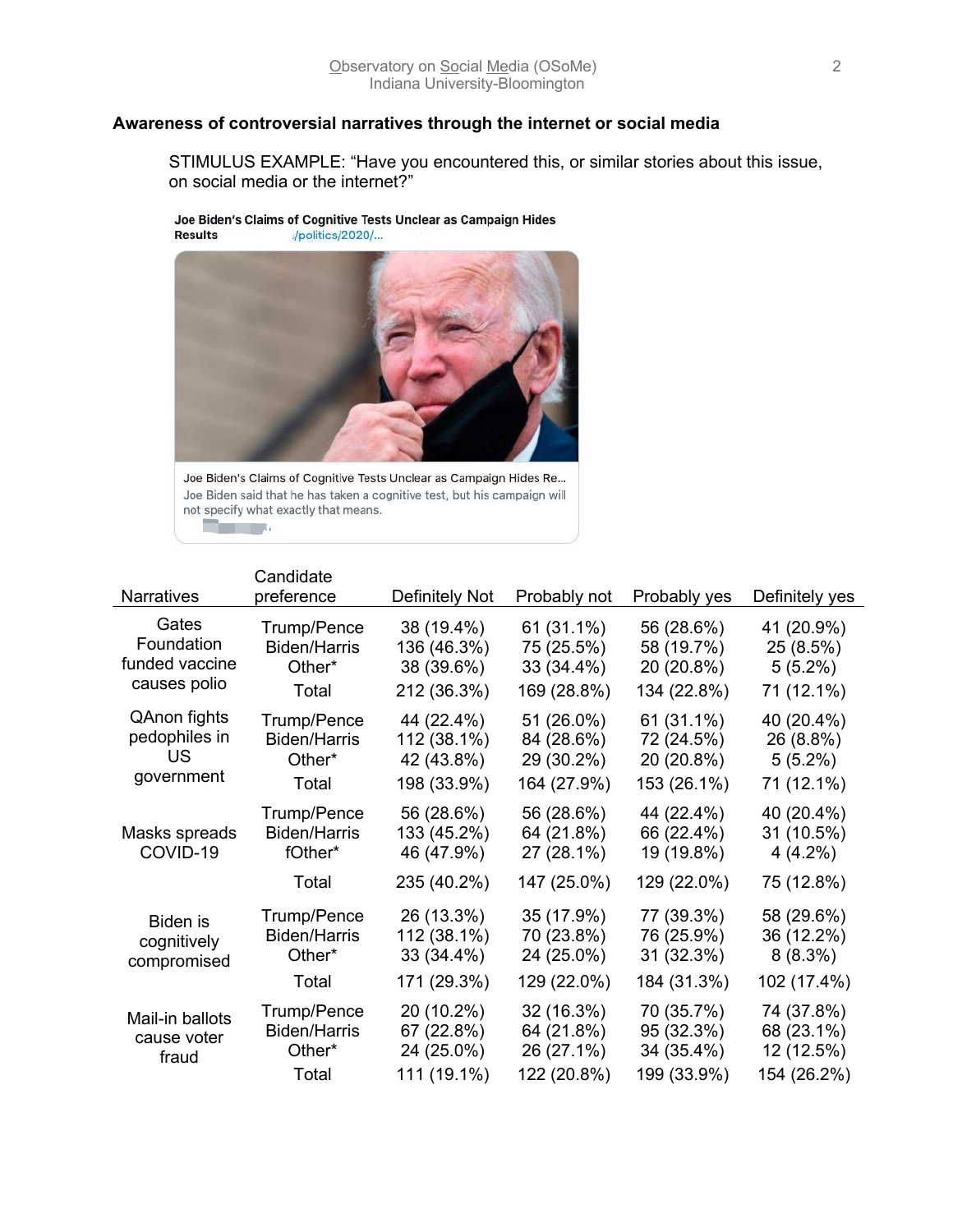## To what extent do you agree with the following statements?

"I believe that loyalty to one's ideals and principles is more important than "openmindedness."

| Agreement level                | Counts      |
|--------------------------------|-------------|
| Strongly agree (7)             | 92 (15.7%)  |
| Agree (6)                      | 113 (19.3%) |
| Somewhat agree (5)             | 106 (18.1%) |
| Neither agree nor disagree (4) | 132 (22.5%) |
| Somewhat disagree (3)          | 69 (11.8%)  |
| Disagree (2)                   | 48 (8.2%)   |
| Strongly disagree (1)          | 27 (4.6%)   |
| Total                          | 587         |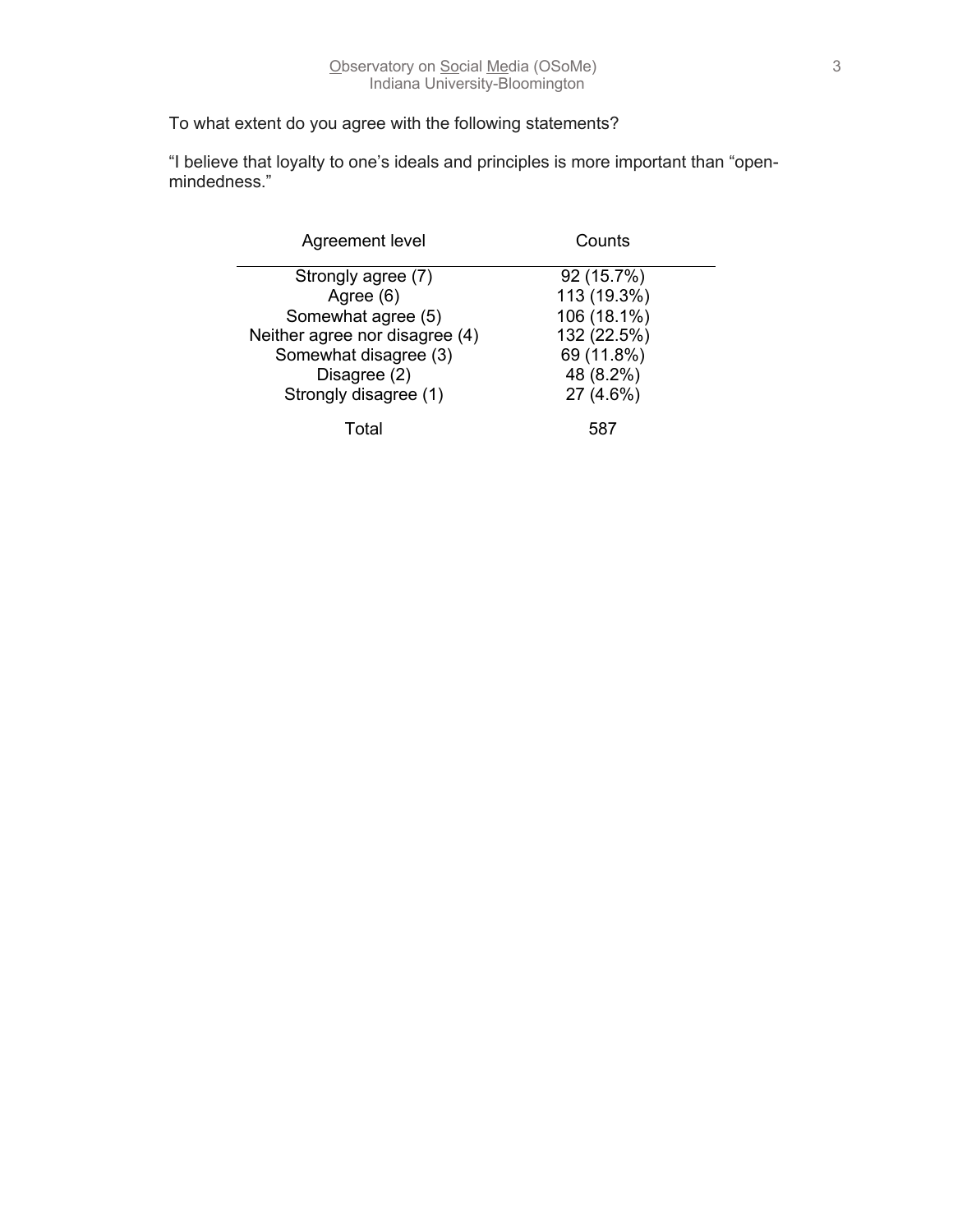| <b>Narratives</b>                                         | Active thinking<br>style* | Definitely false           | Likely false              | Likely true               | Definitely true           |
|-----------------------------------------------------------|---------------------------|----------------------------|---------------------------|---------------------------|---------------------------|
| <b>Gates Foundation</b><br>funded vaccine<br>causes polio | Principled<br>Open-minded | 57 (18.3%)<br>116 (42.0%)  | 105 (33.8%)<br>94 (34.1%) | 91 (29.3%)<br>51 (18.5%)  | 58 (18.6%)<br>$15(5.4\%)$ |
| QAnon fights<br>pedophiles in US<br>government            | Principled<br>Open-minded | 62 (19.9%)<br>111 (40.2%)  | 75 (24.1%)<br>83 (30.1%)  | 104 (33.4%)<br>62 (22.5%) | 70 (22.5%)<br>20 (7.2%)   |
| Masks spreads<br>COVID-19                                 | Principled<br>Open-minded | 161 (51.8%)<br>197 (71.4%) | 56 (18.0%)<br>39 (14.1%)  | 51 (16.4%)<br>27 (9.8%)   | 43 (13.8%)<br>13 (4.7%)   |
| Biden is<br>cognitively<br>compromised                    | Principled<br>Open-minded | 94 (30.2%)<br>128 (46.4%)  | 70 (22.5%)<br>53 (19.2%)  | 78 (25.1%)<br>58 (21.0%)  | 69 (22.2%)<br>37 (13.4%)  |
| Mail-in ballots<br>cause voter fraud                      | Principled<br>Open-minded | 54 (17.4%)<br>107 (38.8%)  | 61 (19.6%)<br>67 (24.3%)  | 123 (39.5%)<br>70 (25.4%) | 73 (23.5%)<br>32 (11.6%)  |

## **Belief in controversial narratives between principled vs. open-minded thinkers\***

\*Note: The average score for "I believe that loyalty to one's ideals and principles is more important than "open-mindedness" was 3.38 ( $SD = 1.68$ ). Based on the score, participants are divided into two groups: 311 principled thinkers (lower than average) and 278 open-minded thinkers (higher than the average).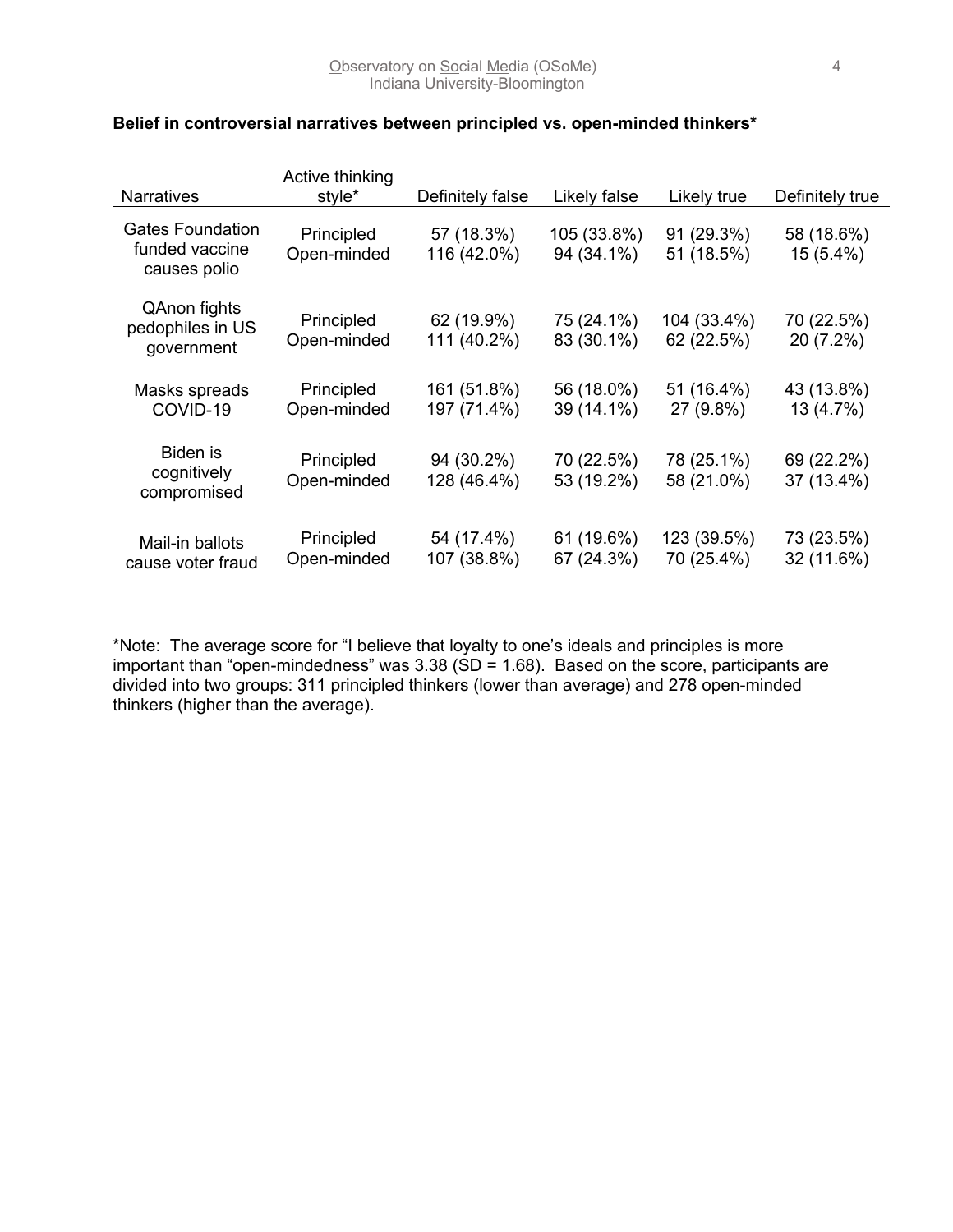# **Demographics**

"What is your year of birth?"

| Age<br>(Aggregated by decade) | Counts      |
|-------------------------------|-------------|
| 18-29                         | 142 (24.2%) |
| 30-39                         | 109 (18.6%) |
| 40-49                         | 82 (14.0%)  |
| $50 - 59$                     | 65 (11.1%)  |
| 60-69                         | 89 (15.2%)  |
| $70+$                         | 98 (17.0%)  |
| Total                         | 587         |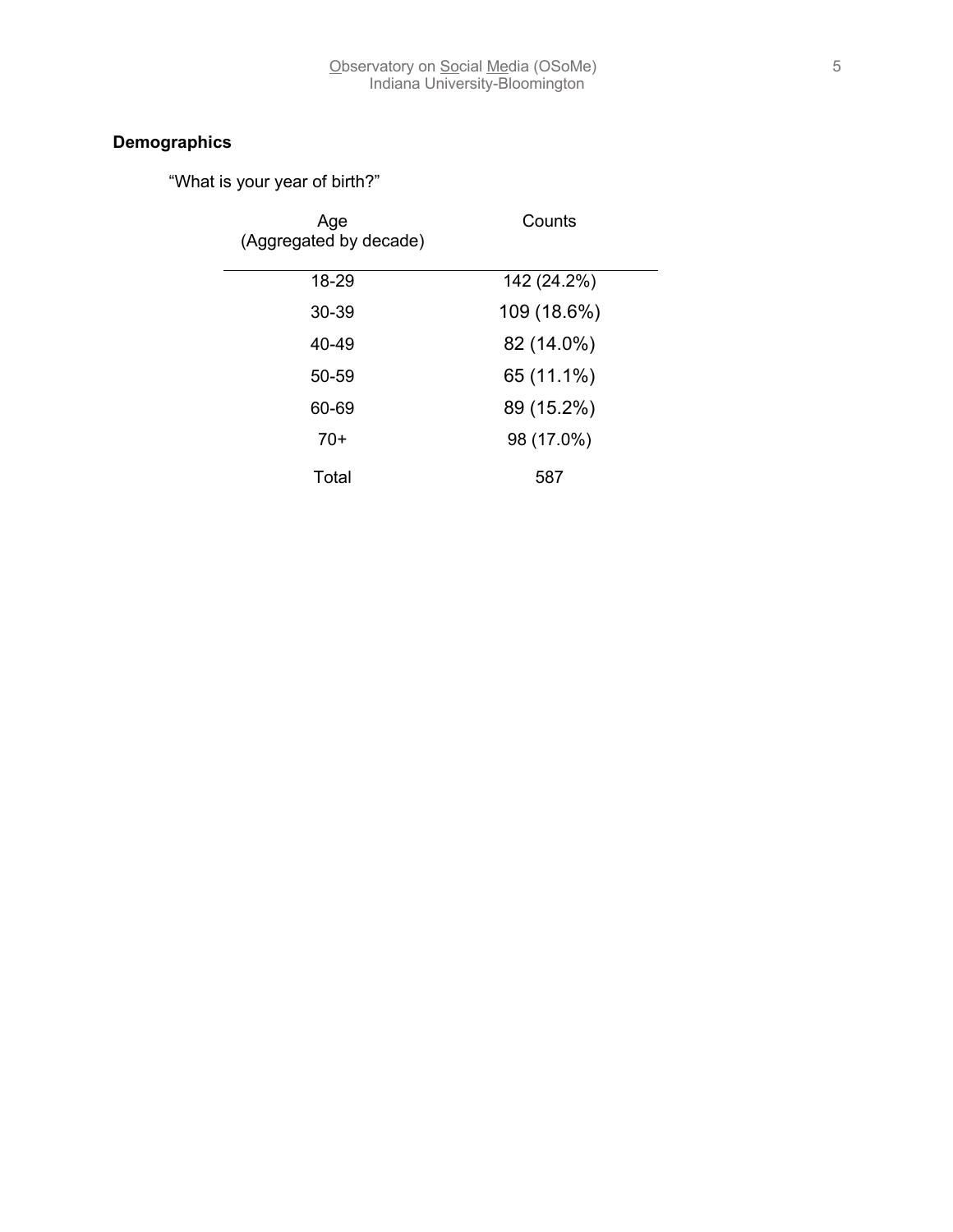# "What is your gender?"

| Gender | Counts      |  |
|--------|-------------|--|
| Male   | 316 (53.8%) |  |
| Female | 271 (46.2%) |  |
| Total  | 587         |  |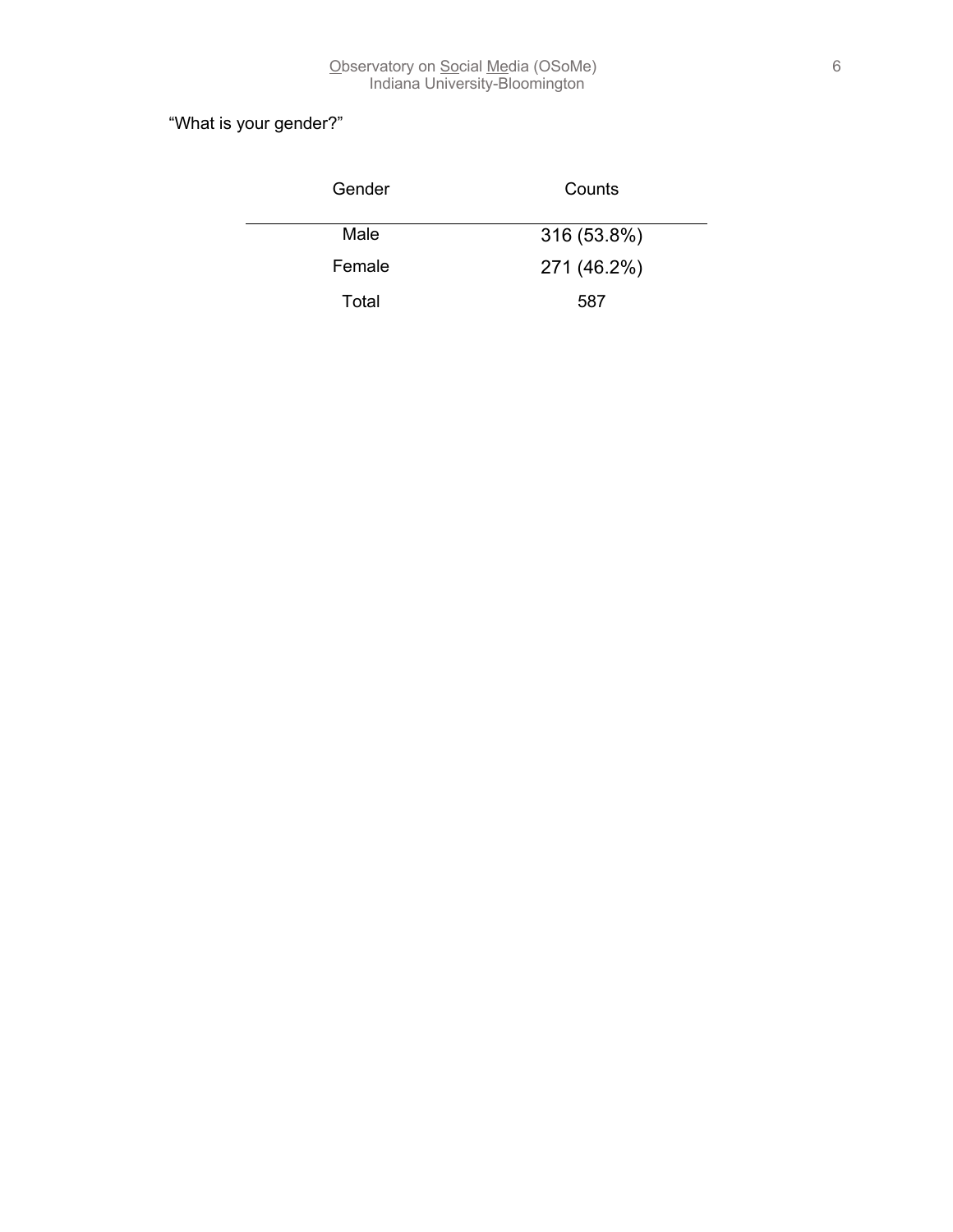| Party Identification 1 | Counts      |
|------------------------|-------------|
| Democrat               | 252 (42.9%) |
| Republican             | 167 (28.4%) |
| Independent            | 135 (23.0%) |
| No preference          | 17 (2.9%)   |
| Other                  | $10(1.7\%)$ |
| Total                  | 586         |

"Generally speaking, do you usually think of yourself as a Republican, a Democrat, an Independent, or what?"

"Do you think of yourself as closer to the Republican or Democratic Party?" (Ask only Independent/No preference/Other participants in Party Identification 1)

| Party Identification 2  | Counts      |
|-------------------------|-------------|
| Democratic Party        | 84 (14.3%)  |
| <b>Republican Party</b> | 37 (6.3%)   |
| <b>Neither</b>          | $30(5.1\%)$ |
| Don't know              | 16 (2.7%)   |
| Total                   | 167         |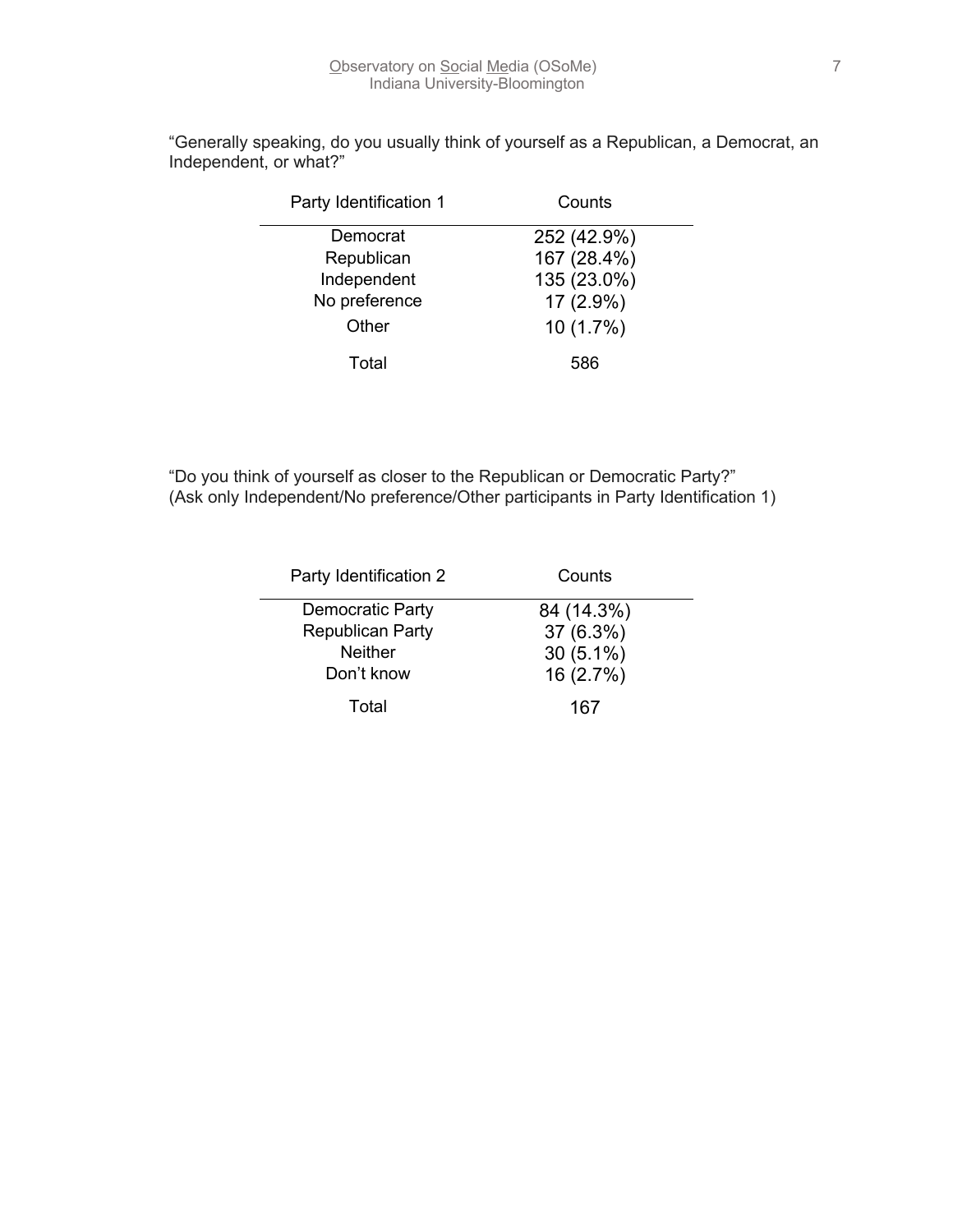| Race/ethnicity                      | Counts      |  |
|-------------------------------------|-------------|--|
| White                               | 335 (57.1%) |  |
| <b>Black or African American</b>    | 84 (14.3%)  |  |
| Hispanic or Latino/a                | 73 (12.4%)  |  |
| Multi-racial                        | 50 (8.5%)   |  |
| Asian                               | 29 (4.9%)   |  |
| American Indian or Alaska Native    | $9(1.5\%)$  |  |
| Other                               | $6(1.0\%)$  |  |
| Native Hawaiian or Pacific Islander | $1(0.2\%)$  |  |
| Total                               | 587         |  |

# "What is your racial or ethnic background? (Check all that apply)"